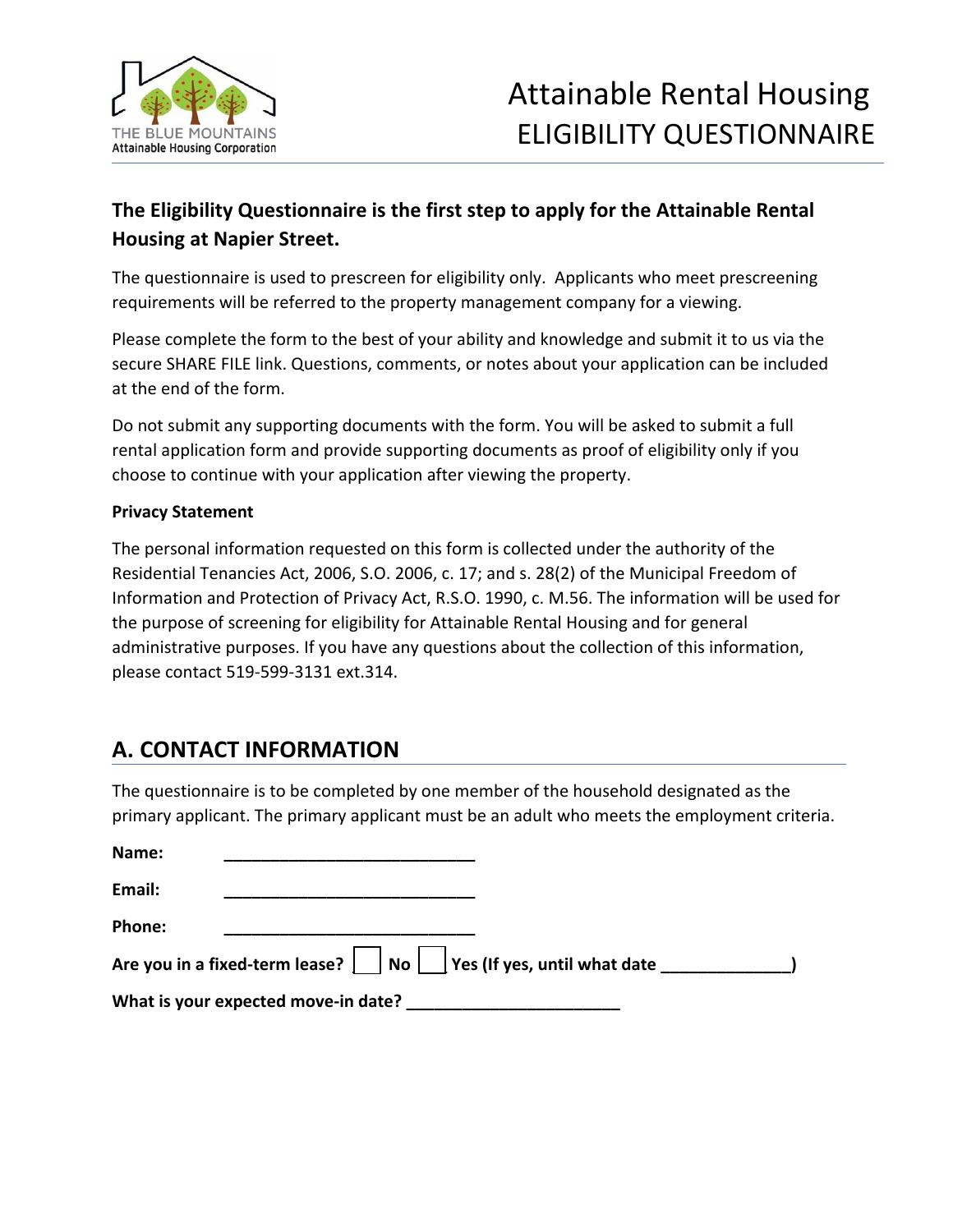# **B. HOUSEHOLD INFORMATION**

A 3-bedroom property requires a minimum of 3 occupants. Each adult must have their own bedroom, except for spouses/partners, and there can be no more than 2 persons per bedroom. All occupants must have legal status in Canada as a Citizen, Permanent Resident, Protected Person, or have a work visa. For each adult, two (2) pieces of ID – one with photo and one confirming legal status in Canada – will be required and a birth certificate for each dependent child.

**List all occupants by relationship to you as primary applicant. Examples are spouse, partner, child, sibling, parent, or roommate. Names are not required at this time. Please indicate if they are a minor (less than 18 years of age) and note their legal status in Canada.** 

| Occupant | <b>Relationship to Applicant</b> | <b>Minor</b> | <b>Legal Status</b> |
|----------|----------------------------------|--------------|---------------------|
| 1        | Self                             |              |                     |
| 2        |                                  |              |                     |
| 3        |                                  |              |                     |
| 4        |                                  |              |                     |
| 5        |                                  |              |                     |
| 6        |                                  |              |                     |

# **C. EMPLOYMENT INFORMATION**

The primary applicant and any occupant who is not a spouse/partner or dependent must meet one of the following qualifying employment categories:

**Employee:** An employee working an average of at least 30 hrs/week over the year for one or more employers in the Town of The Blue Mountains. Employees will be required to provide three (3) most recent pay slips or a signed offer of employment if they have accepted a job offer but do not have 3 pay slips.

**Self-employed**: A self-employed person operating a business, except a home occupation, in the Town of The Blue Mountains, and whose presence at the place of business is necessary for the day-to-day operations. Self-employed persons will be required to provide proof of business ownership, a letter of business hours, and current and previous year financial statements.

**Retiree**: A retiree who worked an average of at least 30 hrs/week for at least 3 of the last 5 years as an employee in the Town of the Blue Mountains. Retirees will be required to provide verification of retirement benefit and proof of 3 years of T4 statements or Record of Employment (ROE) from an employer in the Town of The Blue Mountains.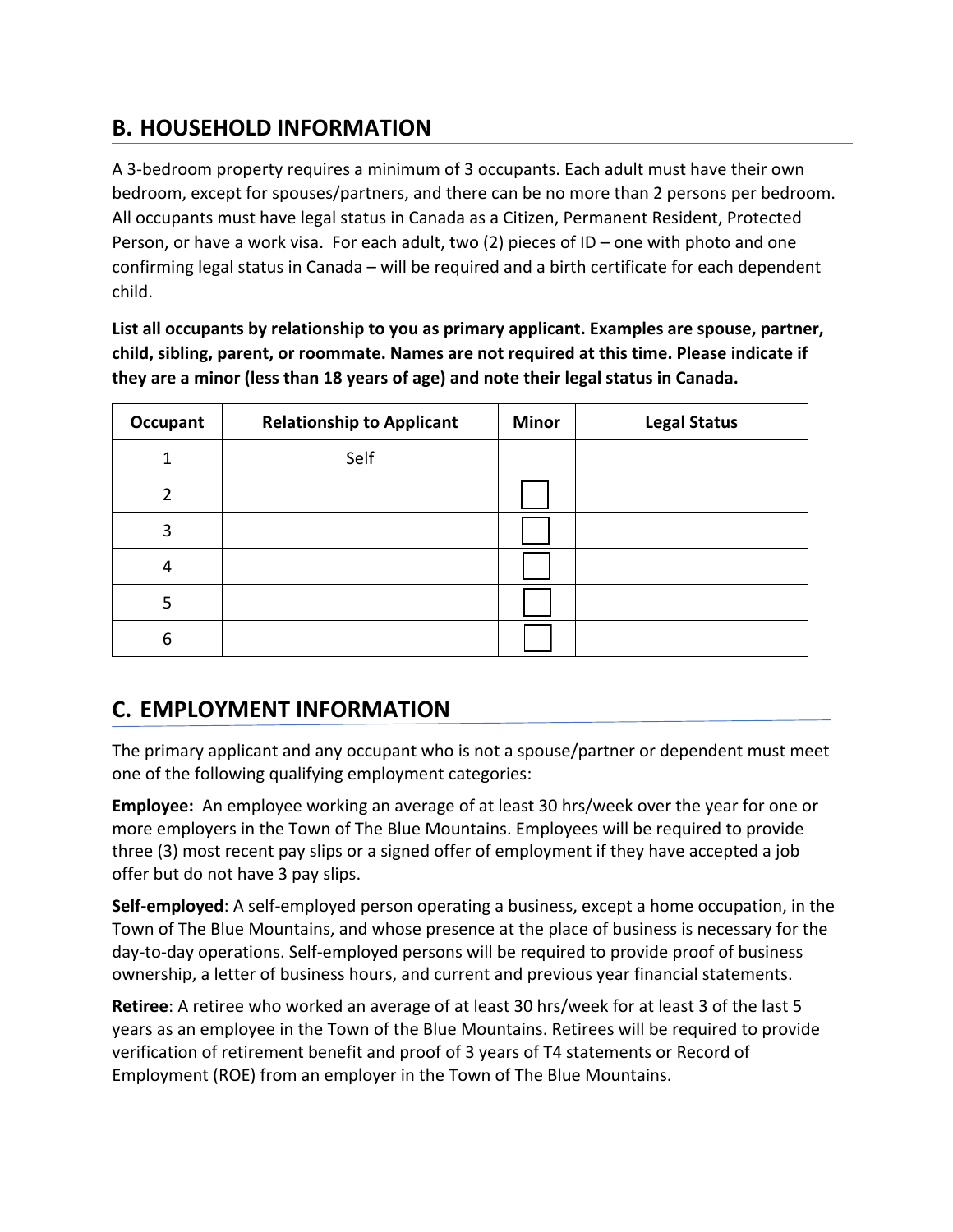**Please provide employment information for the primary applicant and any other adult occupant who is not a spouse or dependent of the primary applicant. Check the box and complete the information for the applicable qualifying category .** 

|                           | PRIMARY APPLICANT | <b>OTHER ADULT</b> |
|---------------------------|-------------------|--------------------|
| <b>EMPLOYEE</b>           |                   |                    |
| <b>Employer</b>           |                   |                    |
| <b>Address</b>            |                   |                    |
| <b>Position</b>           |                   |                    |
| Avg weekly hrs            |                   |                    |
| <b>Start date</b>         |                   |                    |
| <b>SELF-EMPLOYED</b>      |                   |                    |
| <b>Business Name</b>      |                   |                    |
| <b>Business Location</b>  |                   |                    |
| <b>Hours of Operation</b> |                   |                    |
| <b>RETIRED</b>            |                   |                    |
| <b>Employer 1</b>         |                   |                    |
| <b>Employment dates</b>   |                   |                    |
| <b>Employer 2</b>         |                   |                    |
| <b>Employment dates</b>   |                   |                    |
| <b>Employer 3</b>         |                   |                    |
| <b>Employment dates</b>   |                   |                    |

# **D. INCOME & ASSET INFORMATION**

Gross household income must be between \$40,000 and \$100,000. Gross household income includes income before taxes from all sources for each household member 18 years of age or older.

Net household assets cannot exceed \$100,000. Net assets include cash, bonds, GICs, stocks, mutual funds, term deposits, Tax Free Savings Accounts (TFSA), real estate equity in Canada or internationally, and business equity in private incorporated companies for each household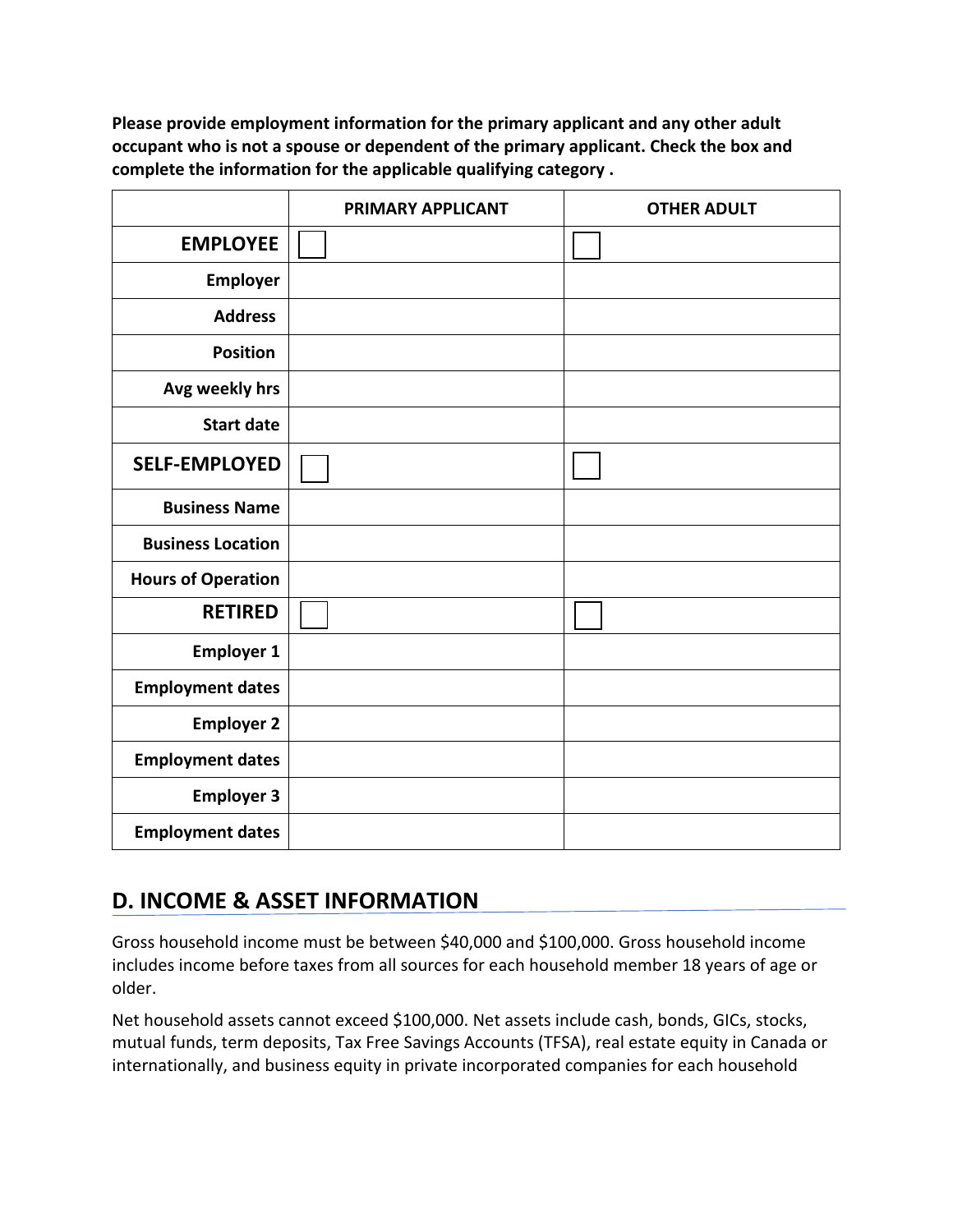member 18 years of age or older. Primary vehicle(s), RRSPs, RESPs, RDSPs, and pension plans are excluded from net asset valuation.

All adult occupants will be required to provide a 2020 Tax Notice of Assessment. Bank, investment, and loan account balances, and other documents may be required depending on nature of income and assets.

Estimated gross annual household income: \$

**Estimated net household assets: \$ \_\_\_\_\_\_\_\_\_\_\_\_\_\_\_**

**Please provide monthly income information for each adult. If an adult has no income, include \$0 in the total column.** 

| <b>Occupant #</b> | Employment | Self-<br>employment | Pension | El/Income<br>Assistance | Investment/<br><b>Other</b> | <b>Total</b> |
|-------------------|------------|---------------------|---------|-------------------------|-----------------------------|--------------|
|                   |            |                     |         |                         |                             |              |
|                   |            |                     |         |                         |                             |              |
|                   |            |                     |         |                         |                             |              |

## **E. COMMENTS**

**Please include any questions, comments, or notes pertaining to your application here.**